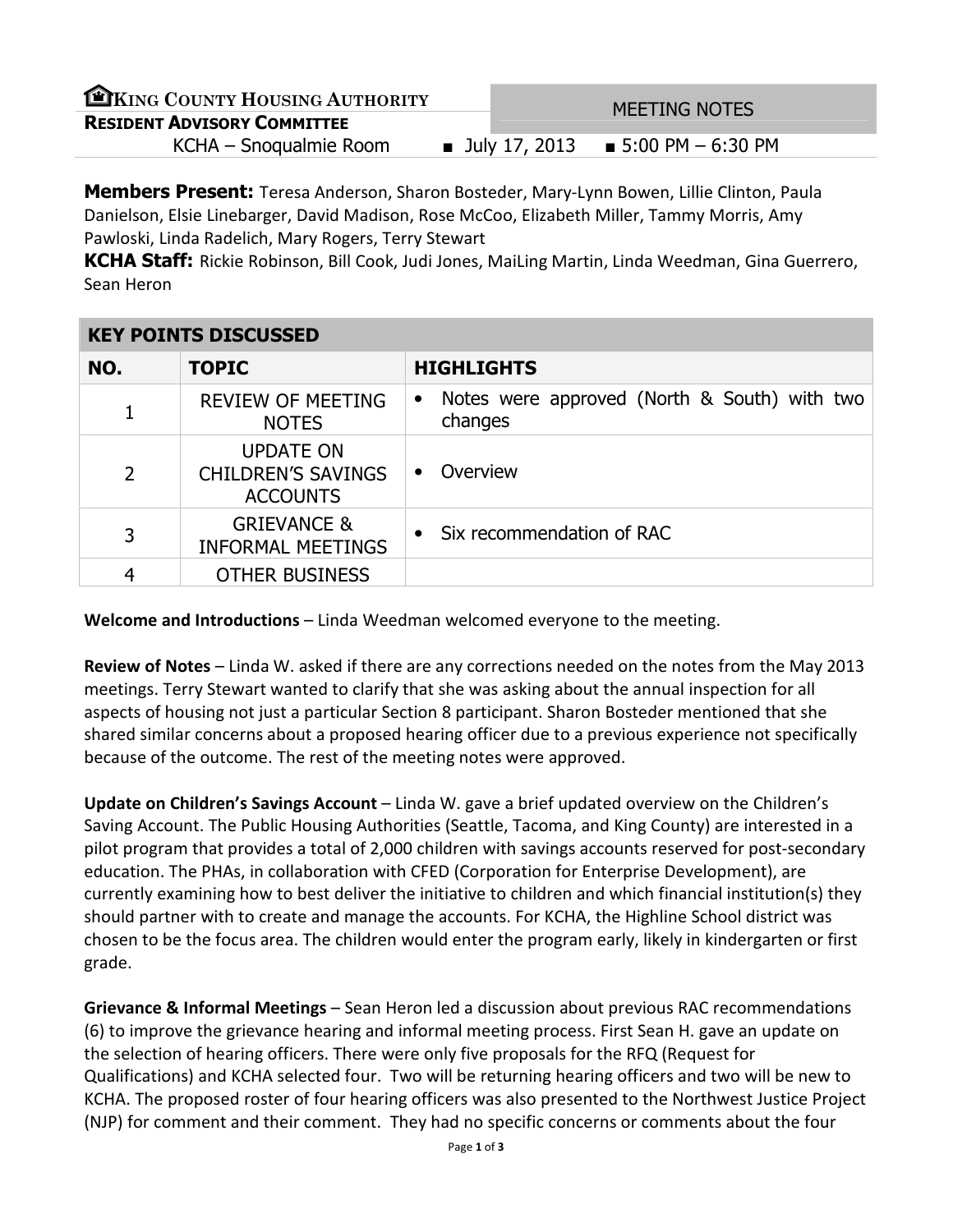proposed hearing officers. In fact, the NJP felt that the longer a hearing officer serves, and the more experience they have, the better able they are at doing their job.

- 1. The first of six recommendations was regarding the assignment of hearing officers. The consensus of the RAC was that hearing officers should not presides over back-to-back hearing for the same resident. Sean H. stated that KCHA was supportive of this recommendation and in the future there should be more flexibility with a roster of four hearing officers.
- 2. The second recommendation from the RAC was that hearing officers should have experience living in public housing or Section 8. Sean explained that the RFQ process included a broad outreach and recruitment. Announcements about the RFQ were sent to legal aid organizations, the Washington State and King County bar associations, mediation groups and multiple other agencies. The RFQ was also advertised in the local newspapers as well. There were only 5 applications received and only 4 qualified. The RFQ also included a Section 3 requirement that provided extra points to residents of HUD assisted housing and low income residents in the wider community.  $<sub>7</sub>$  There were also tests to ensure that hearing officers would be unbiased.</sub> For example, the RFQ asked if the potential hearing officer belonged to any landlord associations.
- 3. The third recommendation was that there should be term limits for hearing officers. After receiving more detailed information about the difficulty recruiting and small number of applicants most RAC members felt that was no longer a valid recommendation. Sean H. did point out that the contract for a hearing officer was 3 years with the optional of extending the contract for two years at a time (up to a total of seven years). In addition, the hearing officer contract includes a clause that allows KCHA to terminate the hearing officer if they are not performing their work in a professional manner.
- 4. The fourth recommendation was in regards to voiced concerns of RAC members and access to KCHA documents prior to a hearing. Bill Cook stated that he is directing his staff to mail a copy of the hearing packets to the residents 7 business days before the hearing. Hearings must be scheduled within 7-15 days of being requested. The hearing process is not a legal courtroom and any new relevant evidence by either party can be brought in at the time of the hearing.
- 5. The fifth recommendation by the RAC was that residents should be able to participate in the hearing process similar to a jury. Many RAC members felt that this was not necessary because other residents should not be privy to other's information. Also, a jury of one's peers could possibly be more strict and harsh. Sean-H. did state that the resident has the right to request a closed or public forum for their hearing.
- 6. The sixth and final recommendation for the RAC was that the hearings should be conducted in a way that is fair and unbiased. Many RAC members felt that when they walked into a hearing the officers and KCHA staff were on friendly terms. Sean-Hexplained that KCHA was very supportive of tightening up the policies and procedures to ensure that the hearings are fair and unbiased. He explained that, with the exception of the one KCHA staff member who is responsible for coordinating and scheduling the hearings, no other KCHA staff has prior access to the hearing officer. This one staff member has nothing to do with the hearing nor will they attend the hearing. KCHA is considering adding new language to the policies that would ban ex parte communication to ensure that the process is fair and that all parties have the same information as the hearing officer who will be deciding the case. This would mean that no one may enter the hearing with the hearing officer until both parties are present and that if one